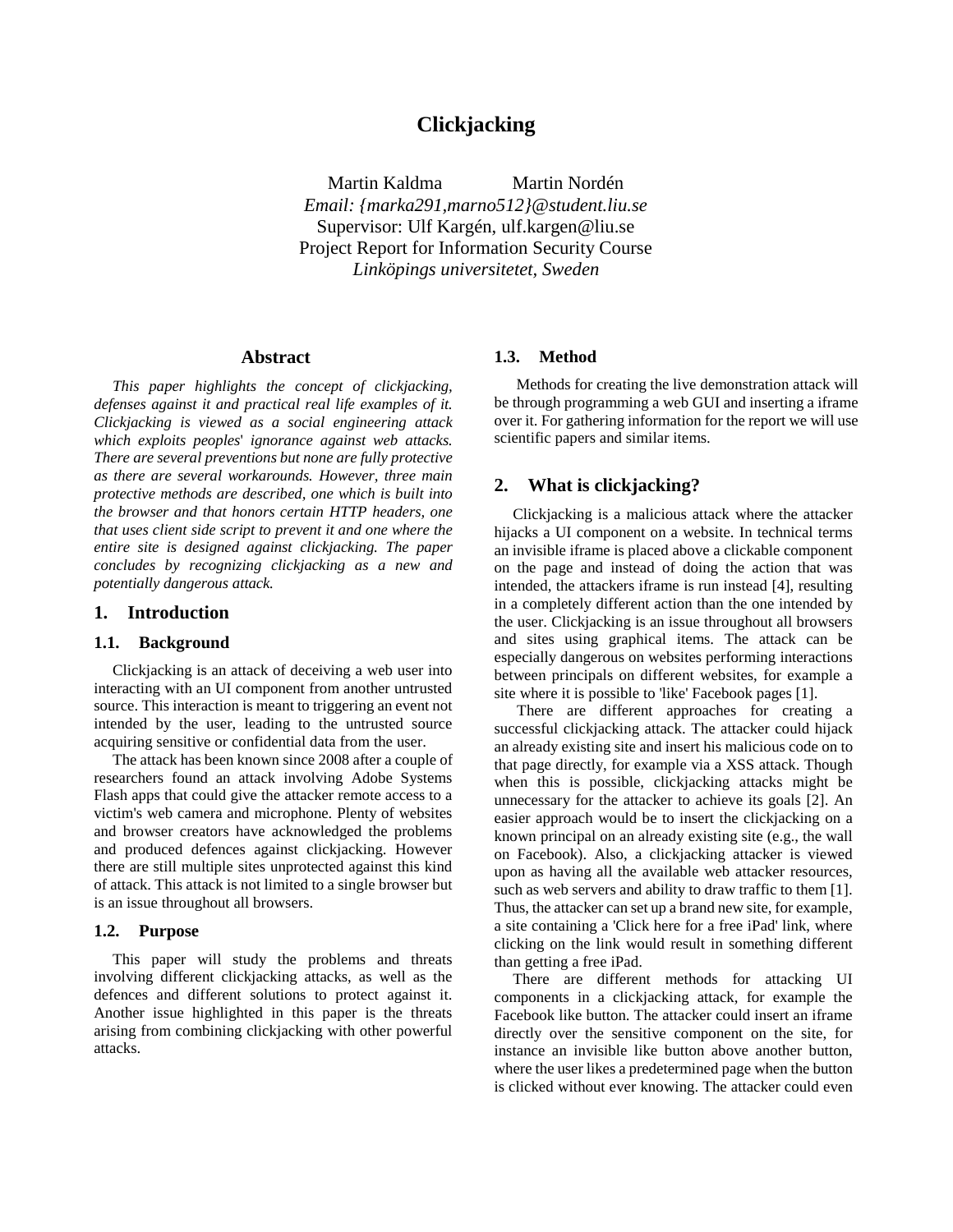put the iframe directly under the mouse cursor, resulting in the attacking script being run no matter where the user clicks [4]. Another approach is making the iframe visible and looking like a part of the legit page, this is known as UI redressing [2]. This attack could be set up on a bank site asking for the user's bank credentials.

Different attackers most likely have different agendas. Some agendas might be of financial nature, for example adding a new UI component on a bank site asking for credit card numbers. A lot of attacks lately have had the purpose of stealing unwilling likes on Facebook or follows on twitter. When this clickjacking attack is performed, not only will the target start 'liking' or 'follow' the attacker, but also post a link on their own page for their friends to interact with and spreading the attack [1]. There have also been recorded attacks on user's webcams and microphones through Adobe Flash [4].

## **2.1. Real-life examples**

Since social media sites works as hubs for the latest updates and news, clickjackers most commonly target these sites [5]. Therefore, Facebook and Twitter, which have both been under multiple variants of the attack, will be used as examples for how a couple of attack variants are performed.

### 2.1.1. Redirects to malicious content

This attack works by setting up a legitimate webpage that seems to be providing additional meaningful content to an end user. However, that page will redirect to another page with malicious content. When posting such a link on a social media site, it looks like the user will be taken to a legitimate site and thus the user will effectively be lured into clicking the link and ending up on the malicious page. [5] This variant of the clickjacking attack have been used against both Facebook and Twitter both in the past and present.

The recent disappearance of Malaysian flight MH370 provides examples of social engineering in combination with clickjacking. Attackers took advantage of people's fascination with this curious event and soon created scam news stating that MH370 was found, which spread through the Twitter account @OfficialCNN. The tweet contained a link to a fake news page containing the article [6]. Even though this particular attack was not used to harm the end user that clicked the link, it shows how powerful the attack could be if used maliciously.

Another example of this attack which was used maliciously is the creation of a Facebook Valentine's theme. It was spread through Facebook posts which when clicked redirected to a site asking the user to install an extension to their browser. The extension in turn contained a Trojan that injected ads and monitored the user's browser. [7]

The same technique were used on a Twitter attack when Whitney Huston passed away in 2012. The user was then redirected to a survey page which asked for a phone number. [8]

# 2.1.2. Taking unwanted actions

Another variant of clickjacking lures users into clicking links that directly shares, likes or retweets content that was not intended to be [1]. An example is the 'Don't click' link that attacked Twitter in 2009. It worked by tweeting a message that told others not to click a following link. Curiosity then made large amounts of users to click the link, which if the user were logged in to Twitter directly tweeted the same message by the account of the clicking user. No direct purpose other than the spread of the message were found for that particular attack. [9, 10]

Similar attacks can be seen on Facebook still. One example is to Facebook external pages which mimics the look and feel of the original Facebook site to trick users into confirm age, press join to see more content or similar social engineering techniques that makes users click hidden like or share buttons, thus called likejacking by many [1, 11]. This type of attack have for example been used by affiliates to the controversial advertising firm Adscend in 2011. Adscend put into system a way of spreading the word of their customers by placing code that automatically liked and shared their customers' promotional Facebook pages without the end user's permission [12].

Also, the introduction of the external Like button, where web developers can choose to implement them directly on their own pages have increased the vulnerability of this type of attack both since Facebook buttons have been more common on external sites and that it is easier to hide them behind other content.

#### **3. Twidder**

Twidder is an assignment performed in the course TDDD24 and it is the graphical user interface we will be

| <b>Twidder</b>                | Password:<br>Login          |
|-------------------------------|-----------------------------|
|                               | Sign up here                |
| <b>Socialize with</b>         | Email:<br>Password:         |
| other people                  | Repeat:                     |
| around the world!             | First name:<br>Family name: |
|                               | Gender:                     |
|                               | Male<br>City:               |
| http://www.ida.liu.se/~TDDD24 | Country:<br>Sign Up         |

**Figure 1. Twidder GUI.**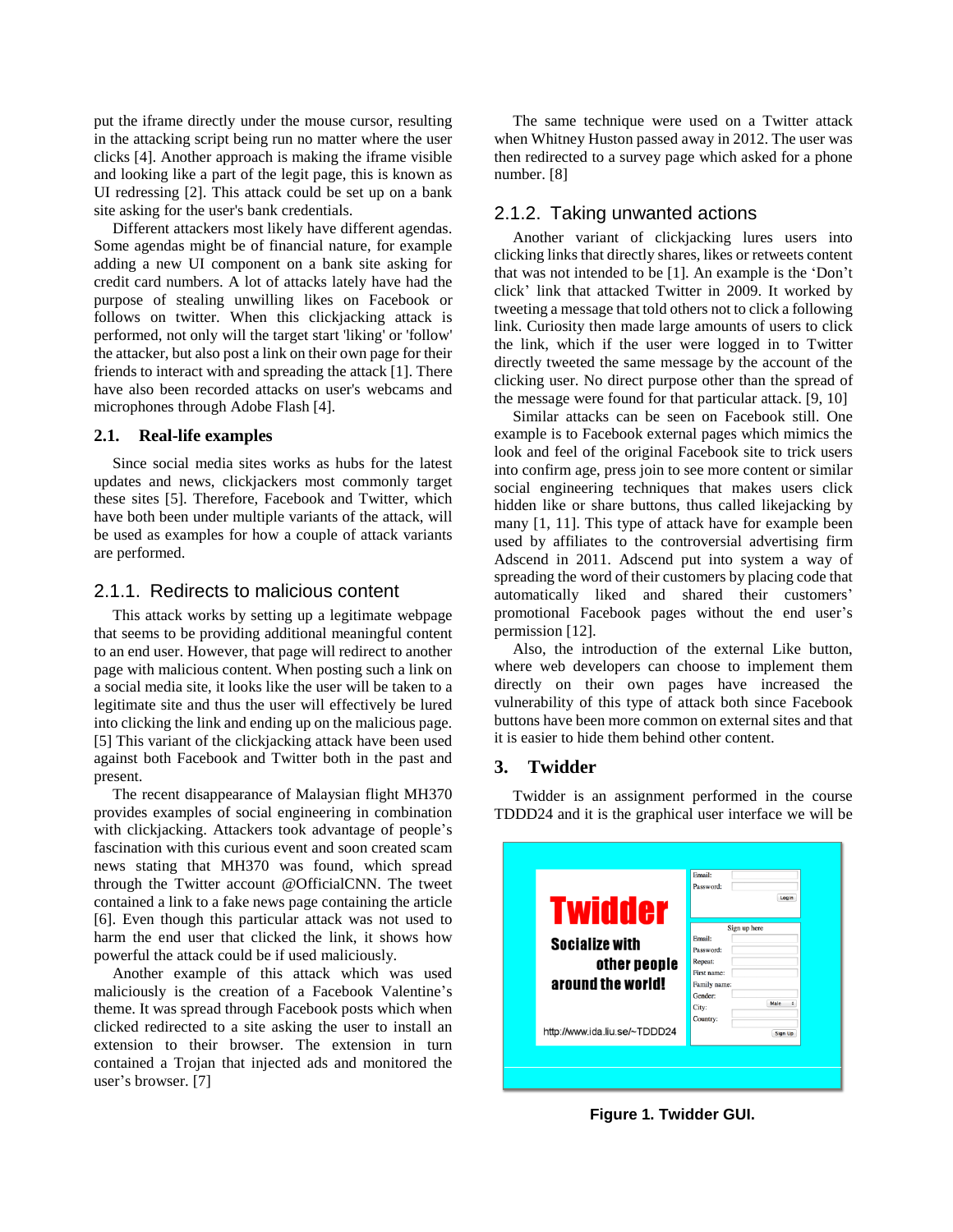| <html></html>                                                                                                                                                                                                                                                                                                                                                                                                                                                                                                                                                                                                    |
|------------------------------------------------------------------------------------------------------------------------------------------------------------------------------------------------------------------------------------------------------------------------------------------------------------------------------------------------------------------------------------------------------------------------------------------------------------------------------------------------------------------------------------------------------------------------------------------------------------------|
| $<$ head $>$                                                                                                                                                                                                                                                                                                                                                                                                                                                                                                                                                                                                     |
| <script></td></tr><tr><td>function httpGet(user, pass)</td></tr><tr><td>₹</td></tr><tr><td>var <math>x</math>ml<math>H</math>ttp = null;</td></tr><tr><td><math>x</math>mlHttp = new XMLHttpRequest();<br>xmlHttp.open("GET", "http://api.kaldma.se.preview.citynetwork.se/send mail clickjack.php?username="<br>+ user<br>+ "&password="<br>+ pass, false);<br><math>x</math>mlHttp.send(null);<br>console.log(xmlHttp.responseText);<br>window.parent.store(window.parent.document.getElementById(<math>'</math>login'));</td></tr><tr><td><math>\mathcal{F}</math><br></script><br>$<$ /head><br>$<$ body $>$ |
| <button onclick="javascript:httpGet(window.parent.document.getElementById('userid').value,&lt;br&gt;window.parent.document.getElementById('password').value);" style="position:absolute;opacity:0" type="button">Click Me!</button>                                                                                                                                                                                                                                                                                                                                                                              |
|                                                                                                                                                                                                                                                                                                                                                                                                                                                                                                                                                                                                                  |

/html>

### **Figure 2. Scam script page.**

using for our practical work. Twidder is a twitter like application with a start page looking like figure 1.

The attack will focus on the login button from figure 1. For our attack to be successful we will need to insert an iframe and a "scam script" into the page. The scam script will be looking like figure 2. The iframe is invisible and located above the login button from figure 1. The scam button and JavaScript from Figure 1 is loaded into this iframe. When a user interacts with the login button on the GUI, instead of only login to the page, the user information will be sent to a server hosted by us, the attackers. Then this server will email the information to our respective emails. After this our script will call the login procedure and the user access his account as normal. This is to prevent detection, if we want our scam to succeed it is best for it not to be noticed at all.

## **4. How an attack is performed**

Clickjacking attacks seldom uses technical weaknesses to attack a system. Instead the attack build upon the concept of social engineering, where human weaknesses are used to create a system to trick the user into taking unwanted actions. [5] A few of those concepts are described in section 2, and this section will cover the common technical concepts used.

As described in the cases of Twitter and Facebook, two basic concepts that differs both functionally and technically exists within the clickjacking field. In the case where a site redirects to malicious content, a goalkeeping webpage is first set up to shield the malicious page from being seen in the link name posted in social media. [5] This goalkeeping page also contains the social engineering of the attack since it needs to look like providing interesting content that the user wants to get access to. It is therefore important to construct it so that it has 'real' content, like the case with the scam MH370 article. According to Trend Micro this goalkeeping site is most often set up as a blog on a pre-existing blogging platform such as Blogger or WordPress.

When the user has been tricked into clicking the link posted in social media, the goalkeeping site will contain a script that after some time redirects the user to the real malicious site. [5] This is the exact same concept as used in the Whitney Huston Twitter attack where the malicious site then tried to get the users phone number. [8]

The concept of taking unwanted actions will instead hide either the real site or the malicious one, and then intercept the click events on the hidden one and issue unwanted actions. The basic approach for this will be explained technically within the context of likejacking [11]. To achieve this, the attacker creates a page that contains a Facebook like button, which when clicked likes a predetermined Facebook page on behalf of the logged in user. That button is then made invisible and placed on top of a link that claims to do something else, for example enrolling in a competition or a lottery. When the user clicks the enroll link, it really clicks the like button and secretly likes the predetermined Facebook page.

Taking this concept even further, one way of attacking isto place the entire legitimate page, for instance Facebook in a so called iframe. An iframe is a way of incorporating a complete webpage into another one and enables the two pages to interact and communicate with each other both visually and programmatically through HTML, JavaScript and CSS. That iframe is then made invisible on the new page and another user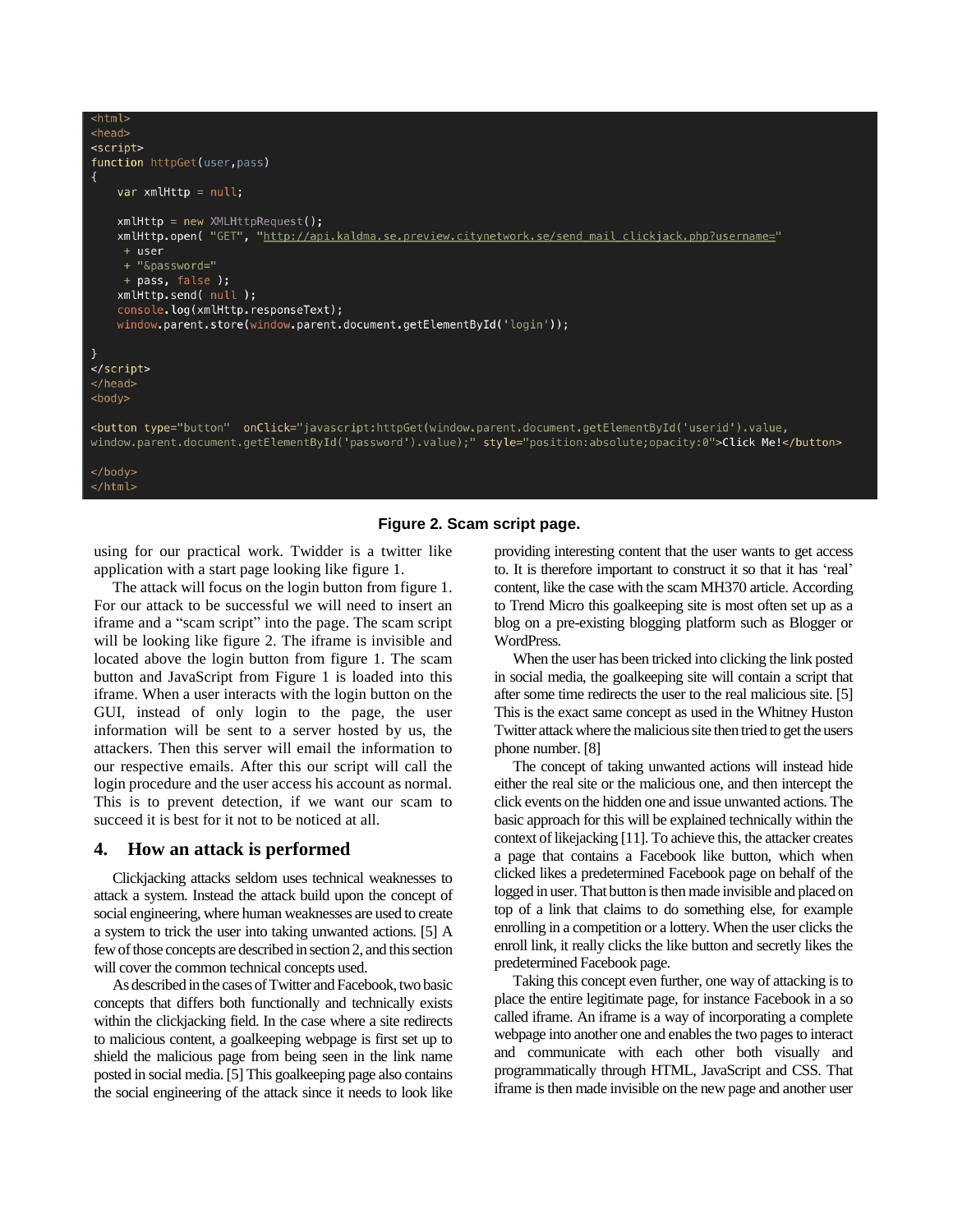interface is shown instead. By placing the components of the new interface strategically at the same places as certain links or buttons on the hidden Facebook page, the user can be tricked into clicking a flow of links and buttons in the new interface that corresponds to some advanced operations on Facebook. Since the clicks are actually intercepted by the Facebook iframe, it is an effective way of making the user do what you want it to do.

Also, there are so called pointer integrity attacks and temporal attacks.The first one works by programmatically with JavaScript changing the actual position of the mouse pointer and thus making the user click unwanted items. The second one will instead give the user little time to decide what to do, which increases the probability of it clicking something harmful. [1] Both these attacks work well with either of the two types described above.

What is especially dangerous with all these attacks is that when a Facebook like button or even the whole Facebook iframe is put into another page, a possible active user session will also be forwarded with it. It means that if a user is logged in to Facebook in another browser window, or even has been recently, that session can be used to issue authorized requests. This is also the case with most session based login systems, not only a vulnerability of Facebook.

#### **4.1. Prevention**

Clickjacking is an issue for both browser and websites and both of these principals need and can implement different solutions to prevent clickjacking. Clickjacking is a rising issue and as a result a lot of preventions have been proposed and some have been implemented [1].

One way of preventing attacks is to design the system to ask the user for confirmation of clicks [1]. When a user clicks on a UI component on the page, a confirmation window pops up. The user can now see if the click was for the component he wanted to click or something entirely different. If it is a different component the user can decline his interaction and report it.

Another way to prevent clickjacking is UI randomization, changing the way the page looks on unknown intervals [1]. This is not a particular robust defense, but it is a way to making the attack harder.

One particular effective defense against clickjacking is so called frame busting, which will hinder elements in an iframe from being displayed on a page [4]. It can be achieved through JavaScript which at page load time will check if the active page is the top-level in the browser window. If it is not, the script will automatically remove the frame and make the page being shown at the top level [3], and thus busting the frame. However, JavaScript was never intended to be operated in this manner. A new way of achieving frame-busting was introduced in Internet Explorer 8[3]. This prevention was a new HTTP header called X-FRAME-OPTIONS that is to be added on every authenticated page. All the other major browsers have

nowadays added different implementations of this header [3].

An alternative to frame-busting or completely disallowing framing is visibility detection on click [2]. This will block clicks if the browser detects the clicked component being an invisible component from a crossorigin principal, such as website containing a Facebook like button. The Facebook like button is a component loaded from another domain than the rest of the page, which then is denoted as a cross-origin component. A big drawback with this protection is that it only works on the specific component that it's added to. This is what adobe did to prevent clickjacking attacks on users' webcams [2].

HTML5 has introduced a better solution than most existing ones [3]. The solution is to run the server in a HTML5 sandbox implementation. This sandbox will prevent any JavaScript from running on the server, which might not always be suitable. Still, this solutions also have implementations for allowing certain components to be run, for example, if the webpage is to allow post request from forms, the sandbox environment can be set to do so. Unfortunately as of now this is only implemented in Chrome and Safari [3].

### **5. Comparison with other attacks**

A few other web attacks are especially connected to clickjacking. So called cross site scripting (XSS) and phishing are two that in this section will be discussed within the context of clickjacking.

#### **5.1. Differences in purposes**

The three attacks differs somewhat in their purposes. The most technical attack is the XSS which sends malformed form data to a web server which then echoes it back. When the form data contains client script code, that code is being run as would any code the server sends to the client, when it echoes it back [13]. The purpose of that attack is thus to gain measures of further attacks against the system by using the trusted script code that the server have sent to the client.

For phishing the purpose is clearer. By using social engineering and false webpages the attackers intend to steal money or sensitive information from you by tricking you into giving up your personal information such as credit card number or bank account number. [14]

When it comes to clickjacking its technical purpose is, according to the description in previous sections, to lure you into clicking things that perform stuff that you don't really want to do.

#### **5.2. Working together**

Were these three attacks and their purposes really becomes powerful is in the combination of the three. We will here describe a powerful scenario where all of these attacks are combined into a system that effectively could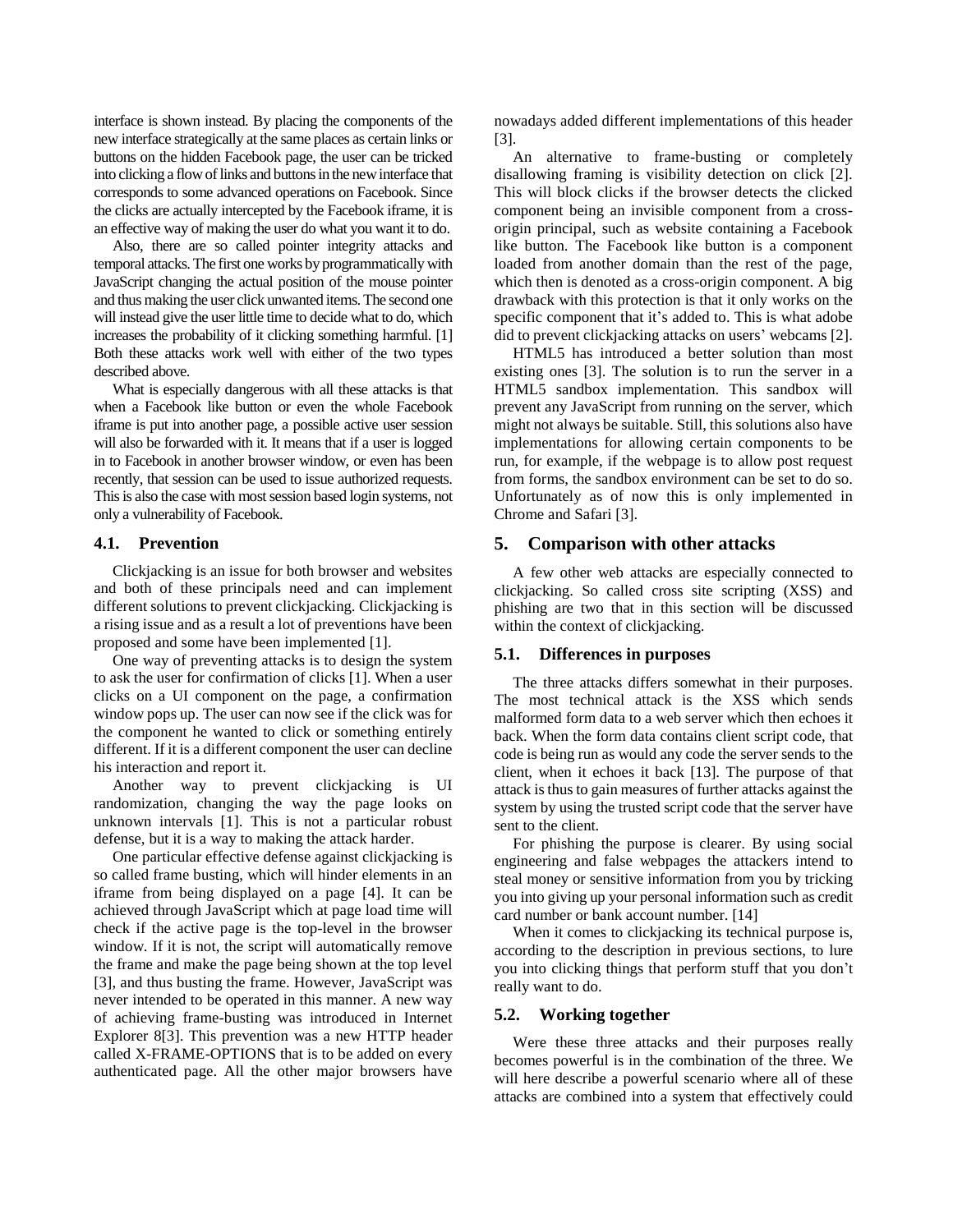steal not only information but also financial means from an end user.

Suppose a web shop using all possible state of the art web security mechanisms except from two; it is not protected against cross site scripting in one of its search fields and does not provide a protection system against clickjacking. An attack could then be constructed as follows. Firstly, a cross site scripting attack is issued against the site creating a mechanism for altering and stealing information that the user enters in form fields on the page. Also, the script redirects the "Proceed to payment"-button of the checkout page to a different one. A URL could then be constructed to automatically inject that code whenever a user enters the page from that URL.

Secondly, a social media campaign is created using clickjacking techniques that for example tells the user a popular piece of equipment is on sale at the moment. Whenever a user clicks on the false link, an equal post is made on behalf of the user, which thus spread the word quickly to all its connections.

Thirdly, the social media campaign redirects with the malicious link to the infected web shop and the desired product. Whenever a user then proceeds to payment, a phishing site is shown that asks you to provide your credit card details.

As a whole this method is probably not the best way to attack the system, and one could argue that by only using the XSS attack you will gain enough access to steal all customer's sensitive information and that this attack would soon be discovered. While that could be the case, the example still shows how to spread the word and maximize the revenue from the attack in a way that we think many attackers would do. Therefore, it still shows how an effective and fast spreading attack could be constructed using all the concepts of XSS, phishing and clickjacking in a realistic way.

#### **6. Conclusions**

Clickjacking is a relatively new web attack that most users are unaware of. That open up for threats where users can't fully control their own internet actions, which makes the attack conceptually powerful. However, many attempts at clickjacking has not been of hazardous nature. The concept of the attack, to use social engineering and the user's inability to fully understand clickjacking, makes it hard to protect sites and their users. There will almost always be a way for circumventing protections, especially when they are so tied to web techniques that are needed for daily use.

As the technique uses social engineering to spread, an attack could easily spread to a broad public. Thus, it could be a way into user's systems that is easily overlooked even by a security conscious computer user. All in all, the simple concept and the possible power of an attack makes clickjacking something to watch out for in the future,

where the attacks might not be as harmful as they have been previously.